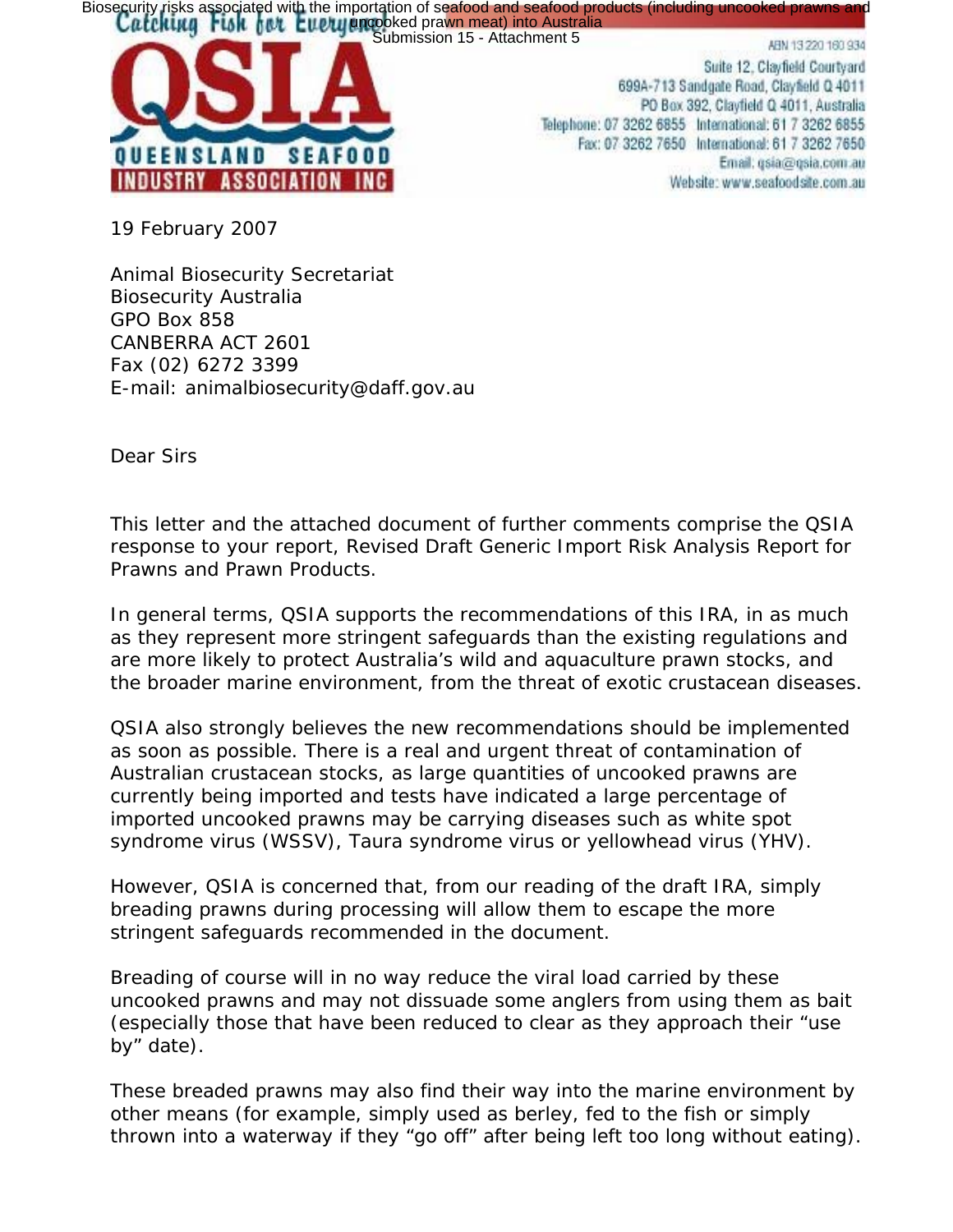It is not difficult to imagine such an occurrence more than once across Australia, with millions of kilograms of prawns being purchased by millions of households.

QSIA is strongly of the view that no uncooked prawns should be permitted to be imported into Australia. This view is shared by one of the world's most preeminent institutions in shrimp disease research. A reply to a letter of enquiry revealed in part:

## *"June 9, 2006"*

*As you correctly concluded, I view imported commodity shrimp/prawns as a significant and high risk to shrimp aquaculture, to aquatic ecosystems and to fisheries. My lab has published a number of papers to fill in knowledge gaps identified in government risk assessments. My lab and others have confirmed the frozen commodity shrimp/prawn products are anything but safe commodities. The awareness is increasing that there are direct pathways for disease introduction to wild or farmed shrimp/prawns with imported infected shrimp/prawns being used as bait or as waste from value added reprocessing of these products.* 

*"Donald V. Lightner" Professor and Director OIE Reference Laboratory for Shrimp Diseases Aquaculture Pathology Laboratory Department of Veterinary Science and Microbiology* 

On the other hand, QSIA does not raise objections to the continued importation of cooked prawns. The ready availability of imported cooked prawns demonstrably harms Australian producers (wild-catch producers and aquaculturists). The lower cost base of producers in third-world countries in particular makes these imported prawns available to wholesalers in Australia at a price that Australian producers by and large cannot match.

However, to the best of the knowledge available to the QSIA, cooked imported prawns have not been shown to carry diseases such as WSSV, TSV and YHV. Therefore, the QSIA is not raising objections to the continued importation of *cooked* prawns under current conditions.

QSIA has noted media speculation by seafood importers' representatives that - - "if BA gets its way and raw imports are banned" or words to that effect - retail prices for locally-caught whole prawns could reach \$80 a kg. QSIA regards such statements as fanciful.

Given that imported cooked prawns will continue to be available as low-cost competition for Australian prawns, it seems unlikely that prices will rise significantly.